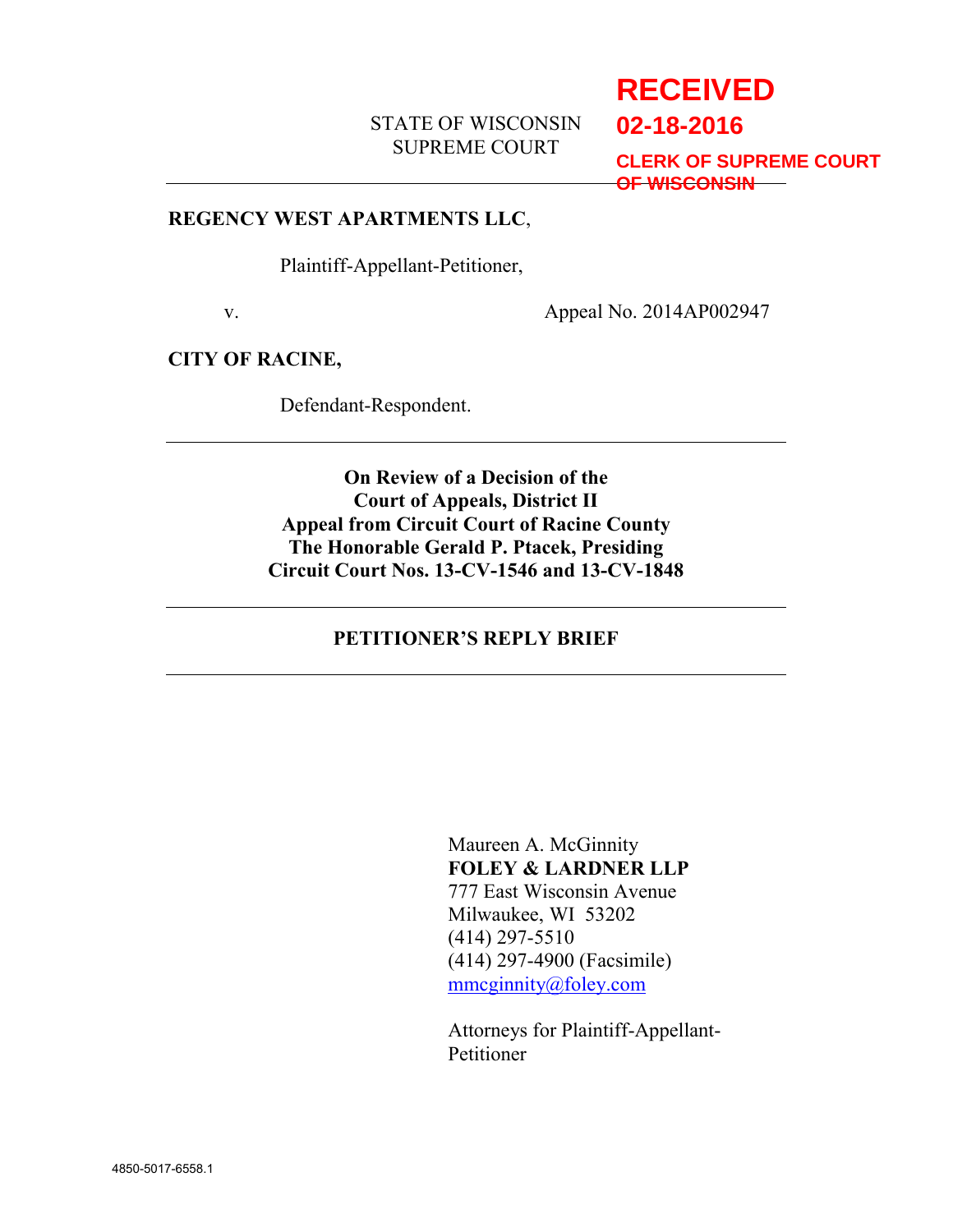## **TABLE OF CONTENTS**

| $\mathbf{I}$ . |                                                                              |  |
|----------------|------------------------------------------------------------------------------|--|
| II.            | AS A MATTER OF LAW, § 8 AND MARKET RATE<br>APARTMENTS ARE NOT "REASONABLY    |  |
| III.           | THE ASSESSORS' APPLICATION OF THE INCOME                                     |  |
|                | Reliance on Market Expense Ratio Rather than<br>$\mathbf{A}$ .               |  |
|                | B <sub>1</sub>                                                               |  |
| IV.            | THE CITY'S CRITICISMS OF MCLAUGHLIN ARE<br>UNFOUNDED; HIS ANALYSES PROVE THE |  |
|                |                                                                              |  |
|                |                                                                              |  |
|                |                                                                              |  |
|                |                                                                              |  |
|                |                                                                              |  |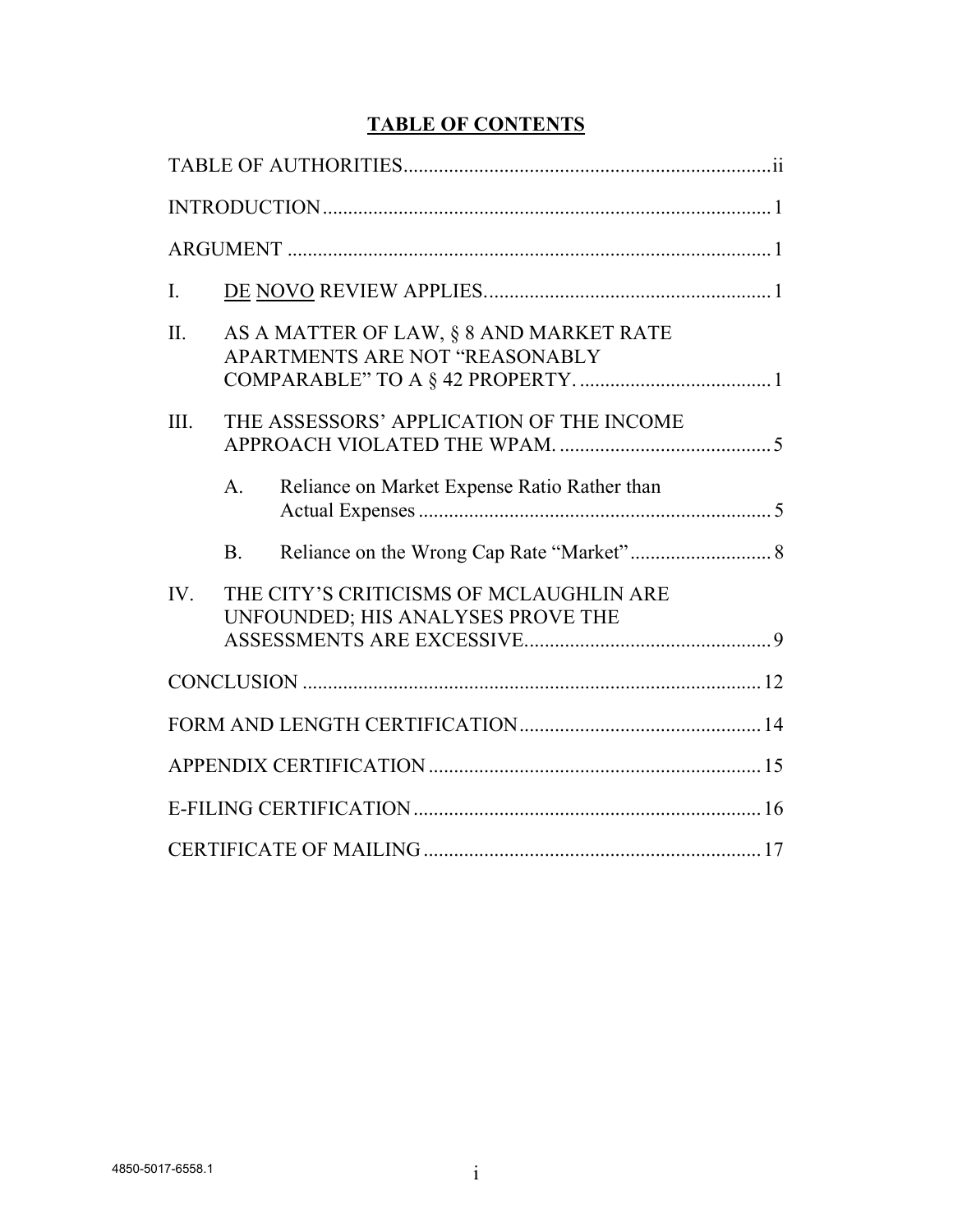## **TABLE OF AUTHORITIES**

## **CASES**

#### **STATUTES**

## **OTHER**

| Uniform Standards of Professional Appraisal Practice |  |
|------------------------------------------------------|--|
|                                                      |  |
|                                                      |  |
|                                                      |  |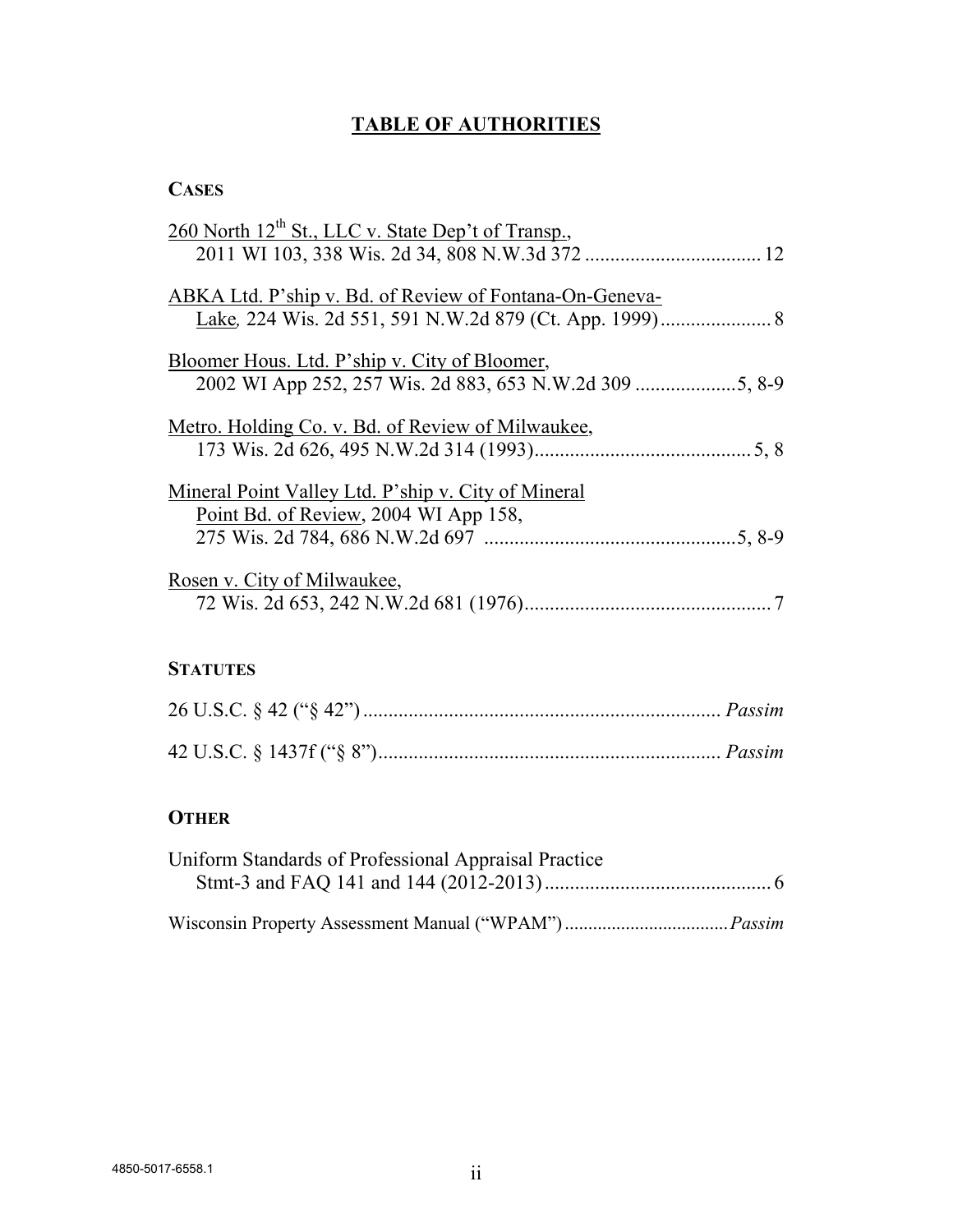#### **INTRODUCTION**

The City's response brief largely ignores Regency West's arguments. Recognizing it cannot defend the assessments under controlling legal standards, the City insists this Court should sustain the assessments because its outside appraisers, Furdek and Weissenfluh, blessed them.

Regardless of how many years Furdek and Weissenfluh have been general assessors, the fact remains they have no experience with subsidized housing whatsoever. Their appraisal blatantly violates the WPAM and Wisconsin law in the same respects as the assessments and should be disregarded.

#### **ARGUMENT**

#### **I. DE NOVO REVIEW APPLIES.**

The City does not dispute that the propriety of an assessor's methodology and compliance with statutory requirements are legal issues subject to <u>de novo</u> review, not issues of witness credibility entitled to deference. (Pet. Br. 23, 30-31.) The trial court found the City's witnesses more "credible" only because of its legal errors. Those legal errors are not entitled to deference as "factual findings." (Resp. Br. 2, 26.)

#### **II. AS A MATTER OF LAW, § 8 AND MARKET RATE APARTMENTS ARE NOT "REASONABLY COMPARABLE" TO A § 42 PROPERTY.**

The City does not dispute that the Woodside Village/Albert House and McMynn Tower properties the assessors used in their 2013 comparable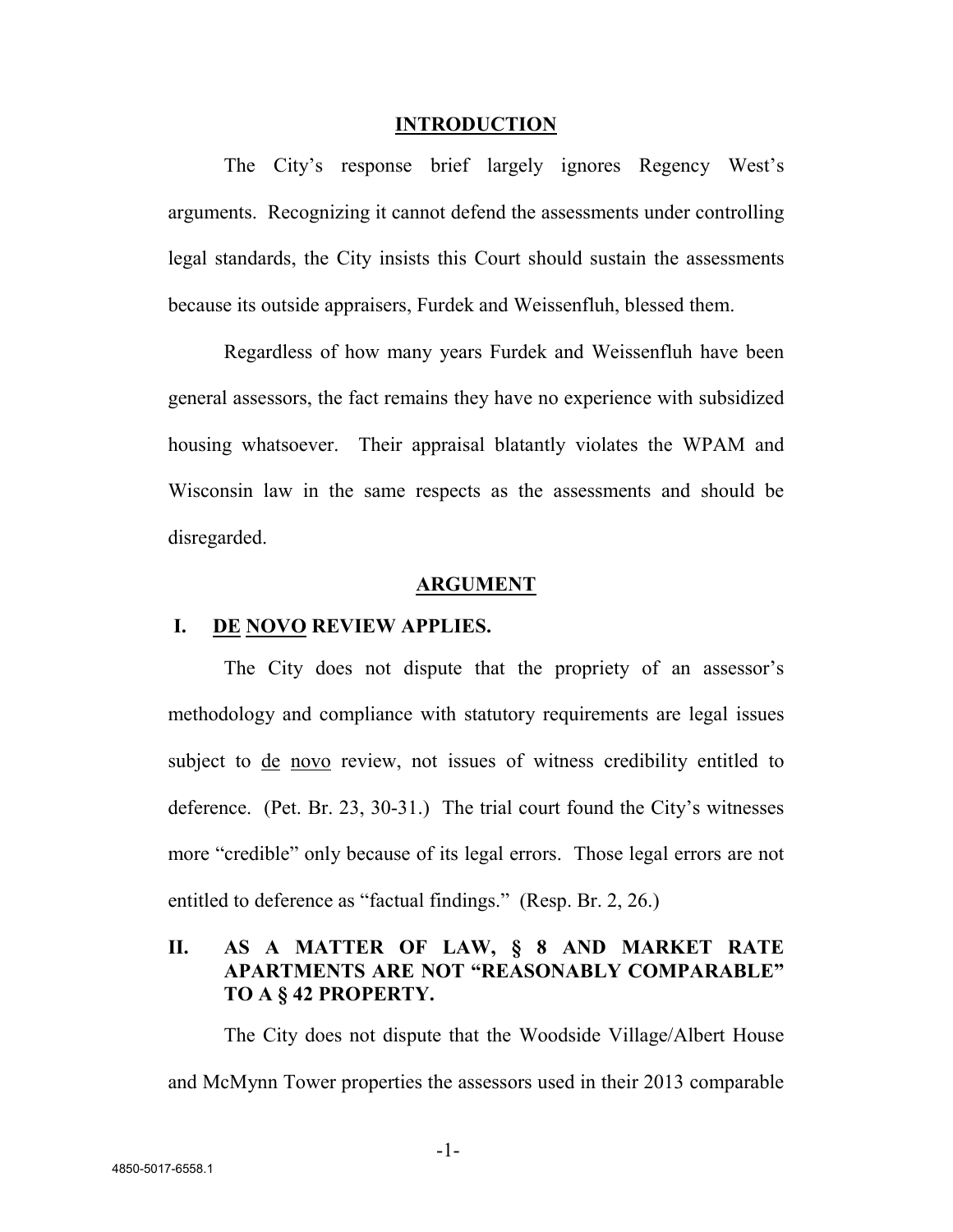sales analysis consist exclusively of § 8 rent subsidized units, and the Lake Oakes property consists predominantly of market rate apartment units. (Pet. Br. 17-19.) Nor does the City dispute that there are substantial and material differences between § 42 and § 8 properties, and between § 42 and market rate properties. (Id. at 10-14, 25, 28-29.)

The City similarly does not refute the controlling authorities discussed in Regency West's opening brief establishing that special rules apply to the assessment of subsidized housing properties, and that it is not appropriate to utilize the comparable sales approach in assessing such properties because it is not reliable. (Pet. Br. 24-27, 38-42.) It cites three arguments in defense of the assessors' comparable sales approach, none of which has any merit.

First, the City points out the WPAM covers all types of subsidized housing in the same section. (Resp. Br. 21.) That does not mean all types of subsidized housing are interchangeable. The WPAM carefully distinguishes among 10 different types of subsidized housing programs; instructs assessors to determine the terms and conditions of the "particular program" by obtaining the regulatory agreement; and requires that to be considered comparable, "the recent arm's-length sales should have *restrictions that are similar to the subject property*." (Ex. 45, pp. 9-38 to 9-42, 9-45; emphasis added.) There would be no reason to go to the trouble of distinguishing among the different programs if they were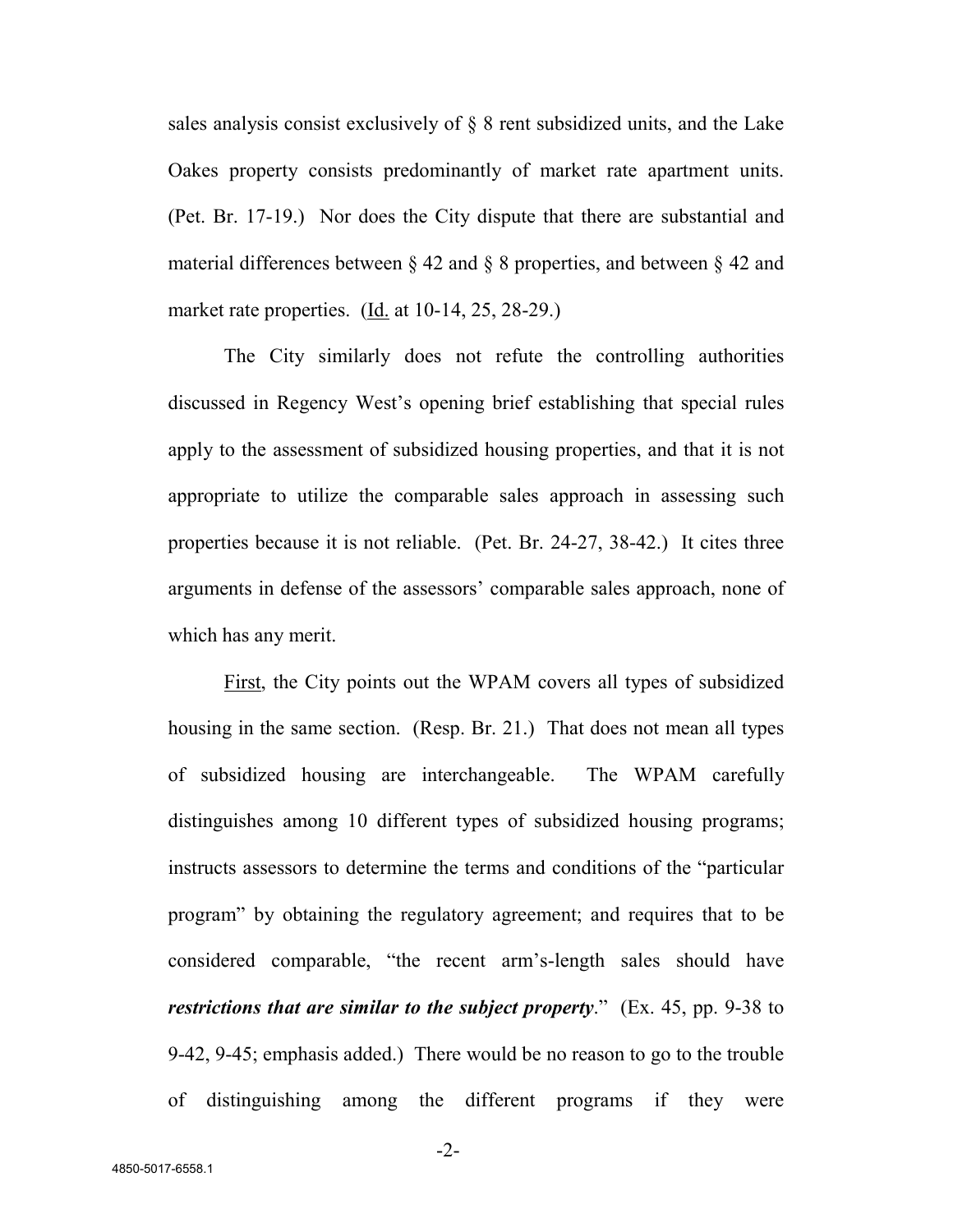interchangeable. It is undisputed that  $\S 42$  restrictions are not similar to  $\S 8$ restrictions; it is undisputed that the WPAM requires similar restrictions; and it follows that the WPAM prohibits consideration of  $\delta$  8 properties in valuing a § 42 property.

Second, the City argues the "rents for the  $\lceil \S 8 \rceil$  and  $\lceil \S 42 \rceil$  properties were essentially the same." (Resp. Br. 23.) The undisputed evidence proves otherwise. Lerner testified that  $\S 42$  properties rent for \$100-\$250/mo below market rates, whereas § 8 properties rent at or above market rates. (R.37, pp. 186-87; R.38, p. 8.)<sup>1</sup> The City's work papers confirm that a 3-bedroom apartment at the Woodside Village/Albert House § 8 property rents for \$942/month, whereas a 3-bedroom apartment at the subject § 42 property rents for only \$773/month. (Ex. 61, p. 2.) In any event, what the WPAM requires is similar *restrictions*, not similar rents. (Ex. 34, p. 9-45.) Rent similarity only affects revenues and does not account for the greater operational and investment risks with  $\S$  42 projects that materially increase actual expenses and decrease market values. (Pet. Br. 10-13.)

Third, the City argues that even if the assessors' comparable sales methodology was flawed, the assessments should be upheld because they are supported by the Furdek/Weissenfluh appraisal. (Resp. Br. 22-23, 36-

<sup>&</sup>lt;sup>1</sup> Lerner did not "concede"  $\S$  42 and  $\S$  8 rents are the same, as the City represents. (Resp. Br. 23.) The subject property has no  $\S$  8 units, all are  $\S$  42. In the testimony referenced by the City, Lerner testified that if a tenant has a  $\S$  8 portable voucher – which is completely different than the  $\S$  8 rent subsidy program at issue here – that tenant would pay the same rent as all the other tenants. (R.38, pp. 7-8.)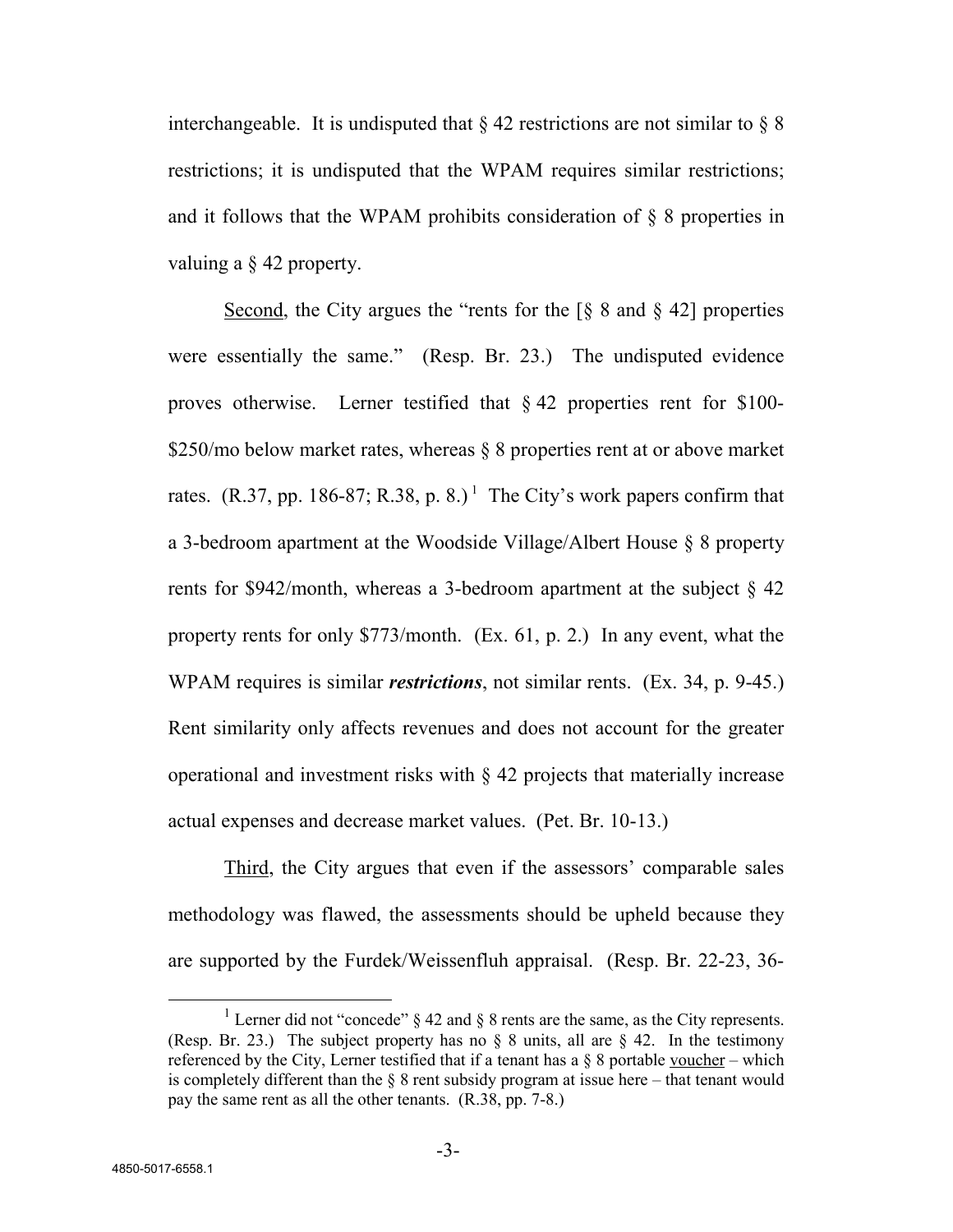38.) To the contrary, the Furdek/Weissenfluh appraisal suffers from the same flaws as the assessors'. Furdek and Weissenfluh did not use other § 42 properties as their comparisons, as the City represents. (Id. at 13.) Their Bradley comparison consisted of § 8 and market rate units and had no § 42 units at all. (Ex. 68, p. 2; Ex. 69; Lerner, R.45, pp.  $174-75.$ )<sup>2</sup> Their Lake Oakes comparison, the same comparison used by the assessors, consisted of predominantly market rate apartments. The apartments in their City Hall Square comparison similarly were predominantly market rate, and that property also had a substantial amount of commercial space. (R.45, pp.  $177-78$ ; Ex.  $70.$ <sup>3</sup> So like the assessors, Furdek and Weissenfluh impermissibly used as comparisons properties that do not have similar restrictions as the subject property and do not meet the basic test of reasonable comparability, in direct violation of the WPAM. Their appraisal therefore not only fails to redeem the assessments, but should be disregarded.

<sup>&</sup>lt;sup>2</sup> Before being confronted with their error in assuming Bradley was a  $\S$  42 property, Weissenfluh testified at deposition it would be improper to use a § 8 property as a comparison in valuing a  $\S$  42 property. (R.45, pp. 149-52.) In an effort to rehabilitate this crucial error in their assumptions, Furdek insisted at trial – directly contrary to the WPAM – that differences in restrictions do not matter. (R.44, pp. 37-38.)

<sup>&</sup>lt;sup>3</sup> Far from "hitting a bull's eye" and constituting "powerful evidence of their skill" (Resp. Br. 38), Furdek's and Weissenfluh's reliance on the City Square property as a comparison without even recognizing its apartments were predominantly market rate rather than § 42 evinces their failure to comply with the WPAM's most basic sales verification requirements. (Ex. 31, p. 9-10.)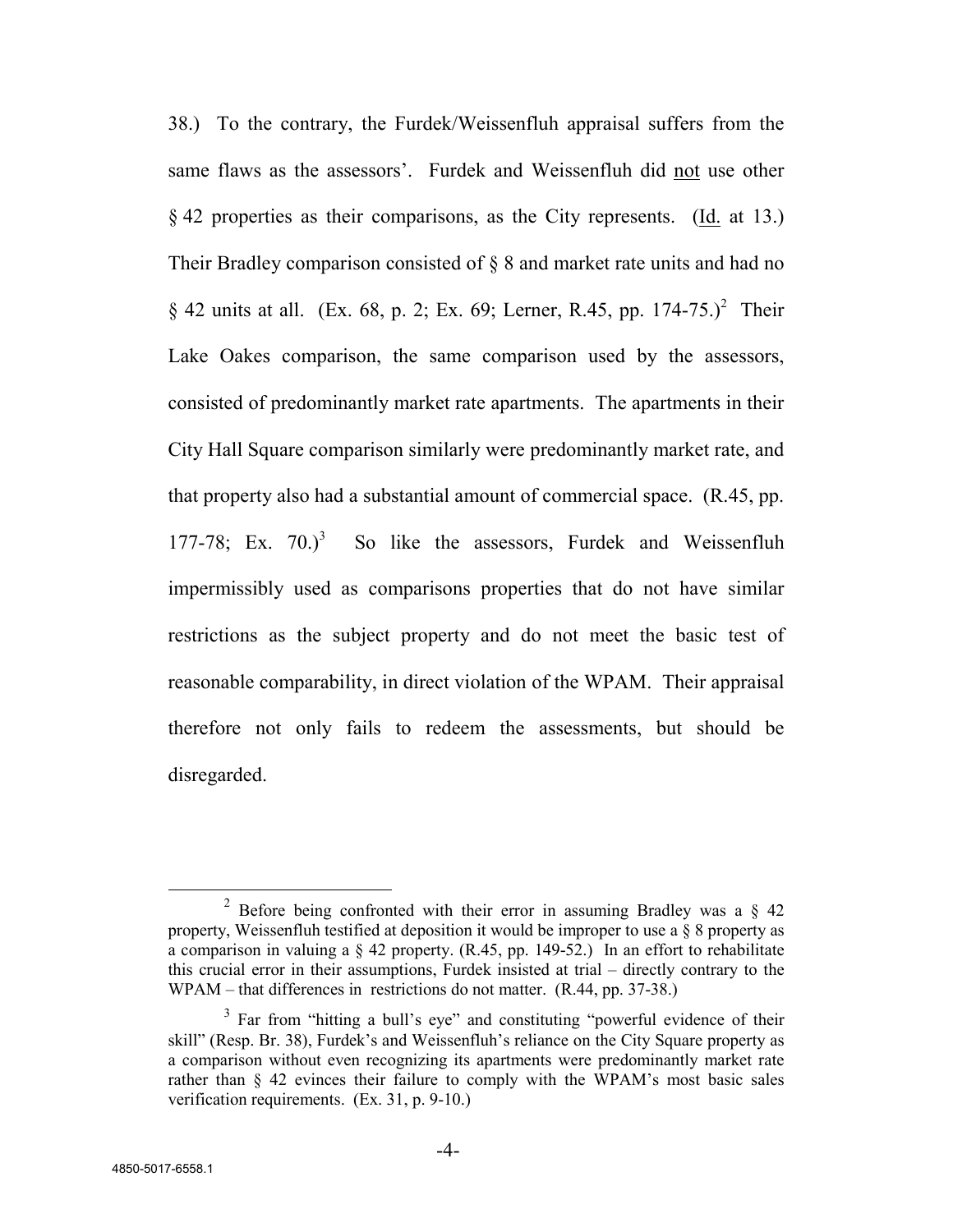#### **III. THE ASSESSORS' APPLICATION OF THE INCOME APPROACH VIOLATED THE WPAM.**

#### **A. Reliance on Market Expense Ratio Rather than Actual Expenses**

The law is clear that in assessing subsidized housing, the assessor must use the subject property's actual income and expenses, not market rates. Metro. Holding Co. v. Bd. of Review of Milwaukee, 173 Wis. 2d 626, 634, 495 N.W.2d 314, 318 (1993); WPAM, Ex. 34, p. 9-43. The City argues Metropolitan Holding was "limited" by Bloomer Hous. Ltd. Partnership v. City of Bloomer, 2002 WI App 252, 257 Wis. 2d 883, 653 N.W.2d 309 and Mineral Point Valley Ltd. Partnership v. City of Mineral Point Board of Review, 2004 WI App 158, 275 Wis. 2d 784, 686 N.W.2d 697. (Resp. Br. 18.) Bloomer and Mineral Point are cap rate cases, not actual expense cases. (Pet. Br. 36-37.) They do not purport to excuse an assessor's reliance on market rate expenses rather than actual expenses in assessing subsidized housing.

It is undisputed that for both the 2012 and 2013 assessments, the assessors used a market expense ratio of 40% rather than relying upon the expenses specific to the subject property.  $(R.11; R.37, pp. 25, 27-28, 30;$ R.39, p. 5; see also Resp. Br. 7-8, 17-18, 19.) The City attempts to defend reliance upon a market expense ratio on the basis the subject property did not have actual operating history as of the time of the 2012 assessment. (Id. 17-18.) As explained in Regency West's opening brief, the proxy for actual

-5-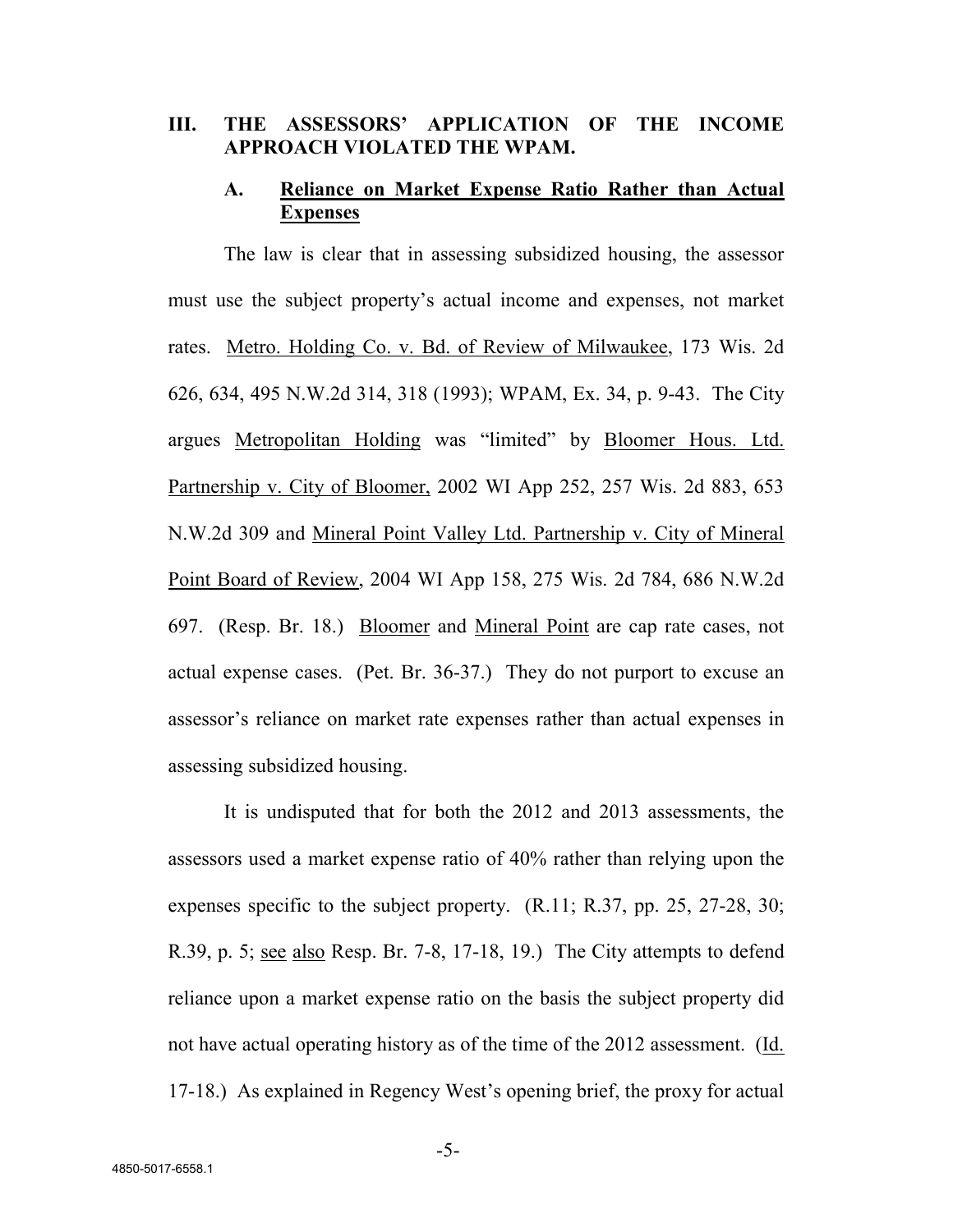expenses as of January 1, 2012 were the subject property's 2012 projections available as of the valuation date, not a market expense ratio. (Pet. Br. 21, 32-33.) The City does not dispute that those projections were reliable. Nor does it attempt to justify the assessors' continued reliance on their 40% estimated market expense ratio for the 2013 assessment notwithstanding they possessed Regency West's December 31, 2012 audited financials establishing much higher actual expenses. (R.37, pp. 45-46, 52-54.)

The City again relies on the Furdek/Weissenfluh appraisal to justify the excessive values determined under the assessors' income approach. (Resp. Br. 9-11.) Such reliance again is misplaced. Among other errors, while Furdek and Weissenfluh purported to consider the actual expenses for the subject property in their income approach, they reviewed the expenses for the wrong years.

A retrospective appraisal requires an assessor to consider the information available to a buyer as of the relevant assessment date, which in this case was January 1, 2012 and January 1, 2013. This requirement is confirmed by USPAP Stmt-3, p. U-85: "the effective date should be used as the cut-off date for data considered by the appraiser." (Supp. App. 4; see also FAQs 141 and 144, Supp. App. 5, 6.) Consistent with USPAP, McLaughlin used the subject property's projected 2012 expenses as of late 2011 for his 2012 appraisal, and he used the expenses set forth in the

-6-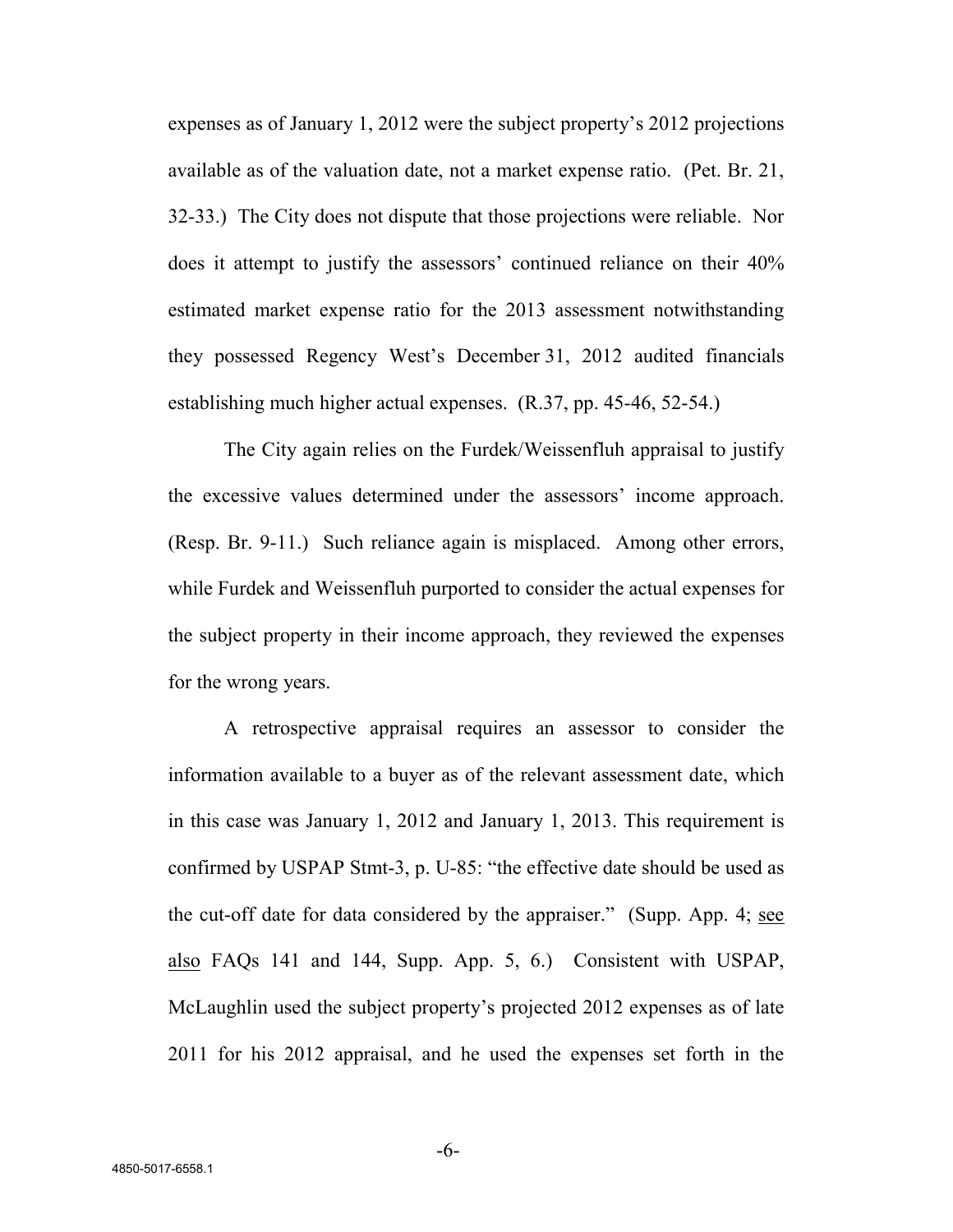audited December 31, 2012 financial statements for the 2013 appraisal. (Pet. Br. 21.)

In contrast, Furdek and Weissenfluh considered the subject property's December 31, 2012 financials for their January 1, 2012 appraisal and considered its December 31, 2013 financials for their January 1, 2013 appraisal. (Furdek, R.40, pp. 22-23.) This approach not only violates USPAP, incorporated in the WPAM (Ex. 29, pp. 1-2 to 1-4), but defies common sense. A purchaser on January 1 of a given year obviously would not know as of that date what a property's actual year-end expenses for that year would be.

The City cites Rosen v. City of Milwaukee, 72 Wis. 2d 653, 242 N.W.2d 681 (1976) as permitting reliance upon post-valuation date financial information. (Resp. Br., pp. 18, 33.) Rosen did not involve the income approach, but rather the comparable sales approach. The court concluded that so long as the sale was close in time to the valuation date and the market had not changed in the interim, it could be considered. Id. at 666, 242 N.W.2d at 686. Unlike sales, subsequent year financial data is not evidence of a "market trend." Neither USPAP nor Rosen permits consideration of post-valuation date financial performance in the income approach.

In addition to their error in considering post-assessment date financial information, under the guise of "stabilizing" expenses Furdek and

-7-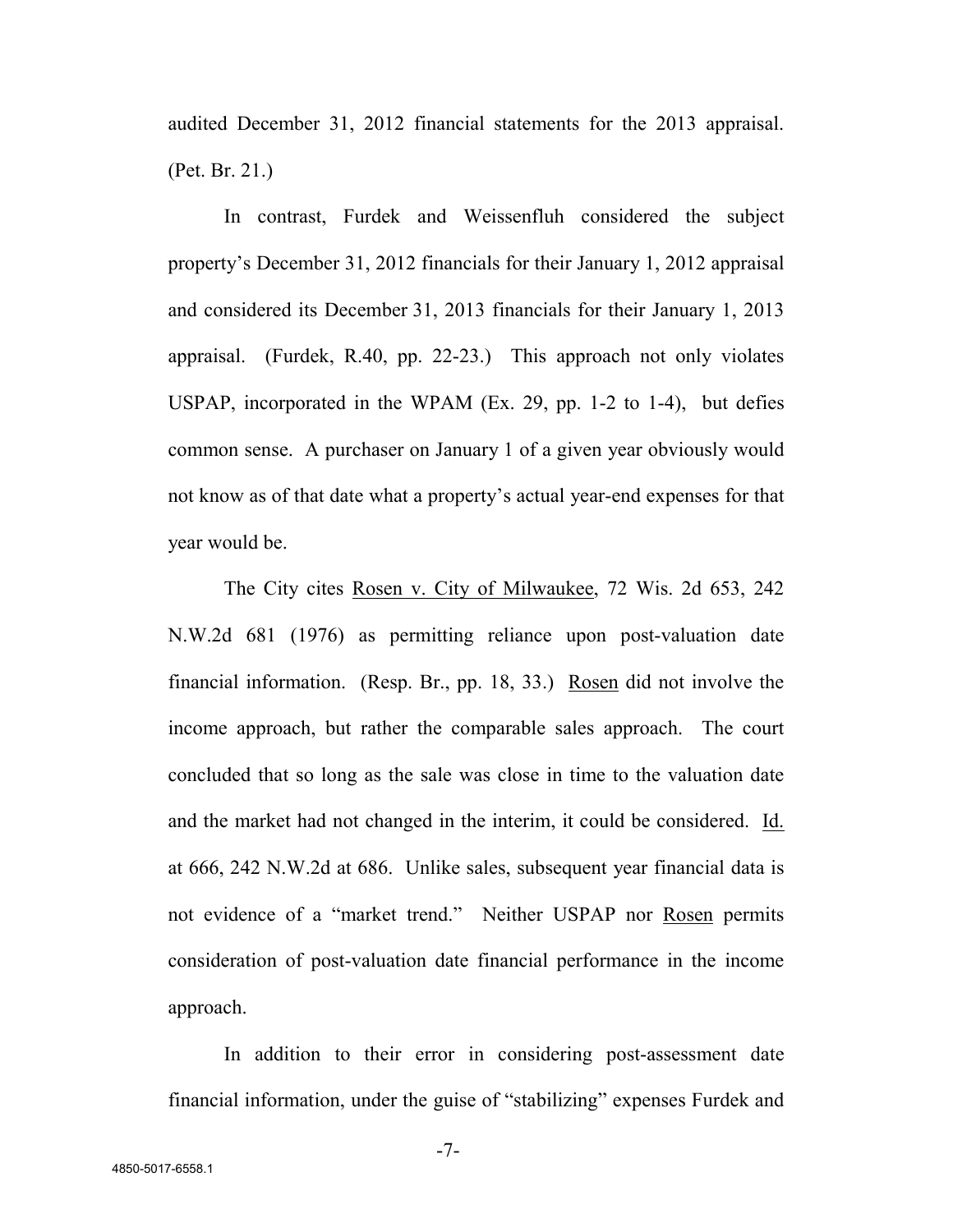Weissenfluh arbitrarily substituted their view of "reasonable" expense percentages and vacancy rates for the subject property's actual expenses and vacancy rates, a clear violation of Metropolitan Holding. (Ex. 119, pp. 49, 50; Furdek, R. 45, pp. 97-98, 103, 104; McLaughlin, id. at 246-47, 259- 60.) The City cites ABKA Ltd. P'ship v. Bd. of Review of Fontana-On-Geneva-Lake, 224 Wis. 2d 551, 591 N.W.2d 879 (Ct. App. 1999) as supporting the use of market expense ratios to "stabilize" expenses. (Resp. Br. 8, 19, 33.) ABKA has nothing to do with subsidized housing, so the requirement of using the subject's actual expenses did not apply. Moreover, in ABKA the assessor relied upon the subject's income and expenses for *pre-valuation* years, not post-valuation, in constructing a stabilized operating statement. 224 Wis. 2d at 564, 591 N.W.2d at 885. Nothing in ABKA supports either the assessments or the Furdek/Weissenfluh appraisal.

The assessors plainly violated Metropolitan Holding in relying upon a market expense ratio rather than the expenses specific to the subject property. That legal error alone invalidates the 2012 and 2013 assessments.

#### **B. Reliance on the Wrong Cap Rate "Market"**

The WPAM requires cap rates to be derived from "recent market sales of *similar properties*." (Pet. Br. 34-35.) The City persists in misreading this requirement as mandating use of a cap rate derived from sales of market rate properties, citing Bloomer and Mineral Point. (Resp.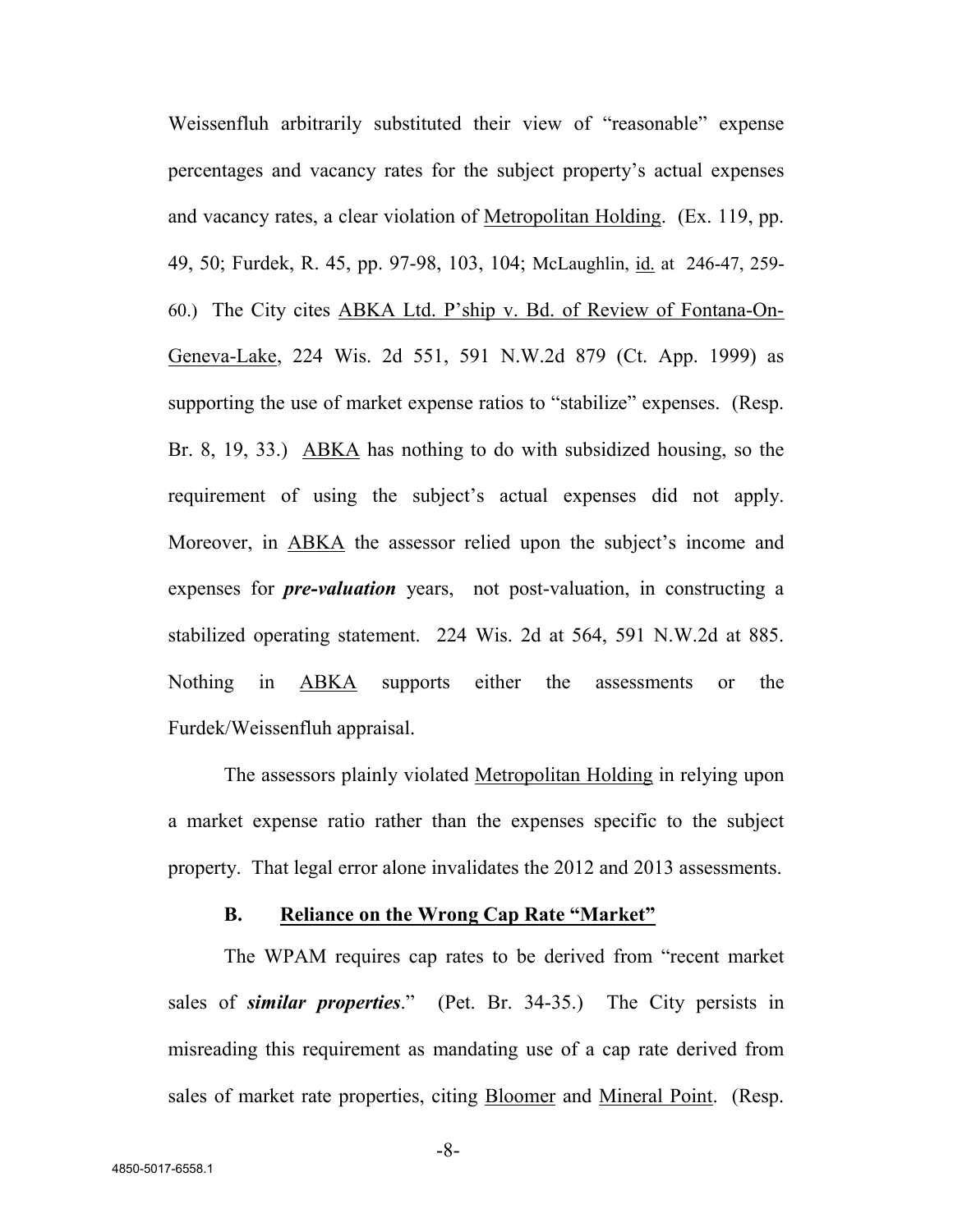Br. 19-20.) Regency West distinguished Bloomer and Mineral Point in its opening brief. Those cases have nothing to do with determining a *market derived cap rate* from *similar properties*, but rather address the proper interest rate to be considered when applying the alternative band of investment cap rate method. (Pet. Br. 36-37.) The City fails to address this distinction, which the court of appeals recognized in observing that the trial court erred in criticizing McLaughlin's cap rate analysis based on Mineral Point. (Slip op. n.8, App. 8.)

The City admits the assessors used a cap rate derived from sales of market rate apartment buildings, not sales of properties similar to the subject property. (Resp. Br. 7, 8, 18, 19. ) So did Furdek and Weissenfluh. (Ex. 119, pp. 53-55, 58; Furdek, R.40, pp. 78-79.) The WPAM specifies that market rate apartments are not similar to subsidized housing. (Ex. 33, p. 9-24; Ex. 34, p. 9-45.) The 2012 and 2013 assessments, as well as the Furdek/Weissenfluh appraisal, thus clearly violated WPAM with respect to the cap rate.

## **IV. THE CITY'S CRITICISMS OF MCLAUGHLIN ARE UNFOUNDED; HIS ANALYSES PROVE THE ASSESSMENTS ARE EXCESSIVE.**

The City's efforts to discredit McLaughlin's report and testimony are specious. McLaughlin is a well-respected appraiser who, unlike the City's witnesses, has appraised literally hundreds of subsidized housing projects over the past 25 years. His sole reliance on the income approach is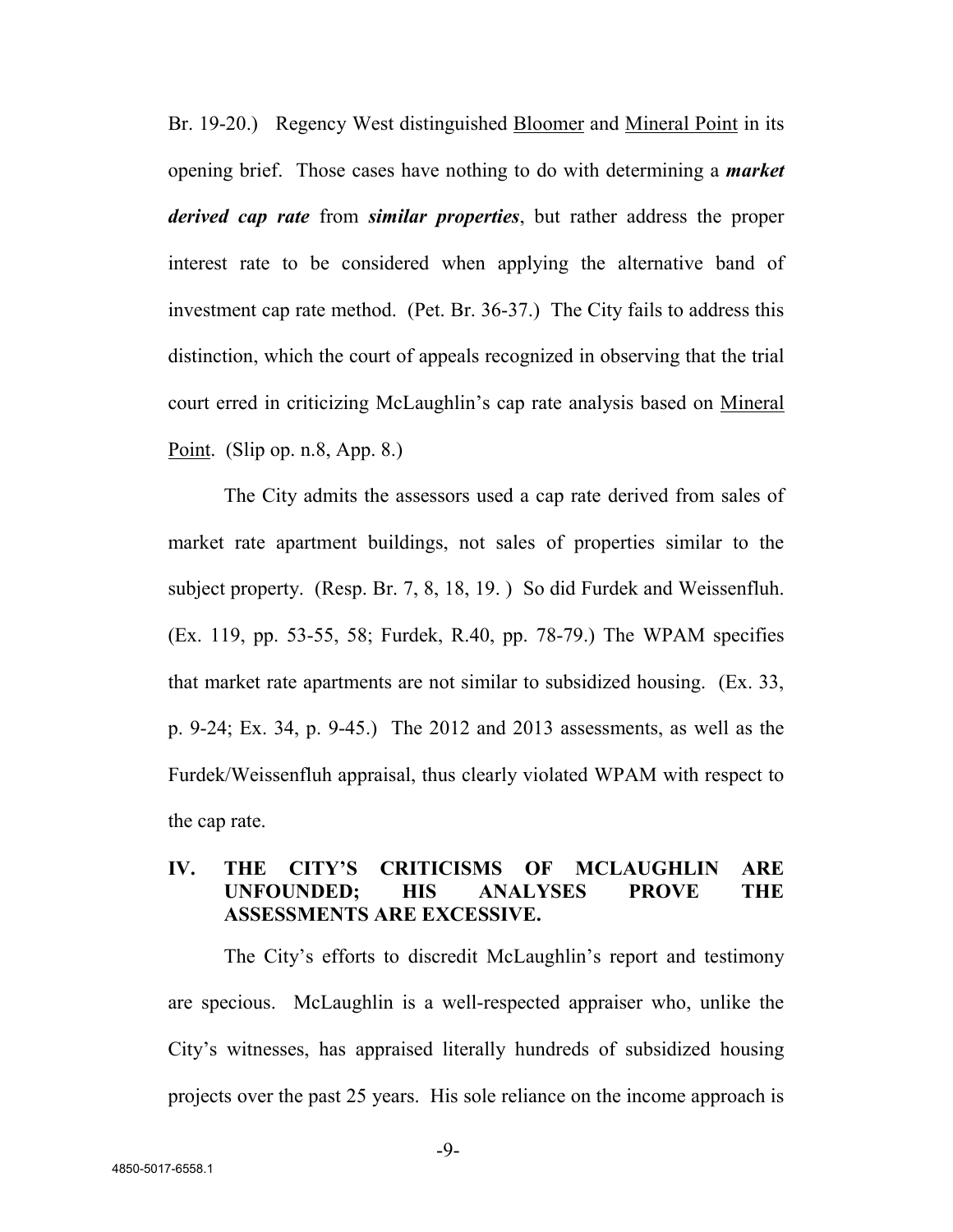supported by the WPAM and other authorities discussed in Regency West's opening brief. (Pet. Br. 36-40.) Those authorities are not, as the City argues, limited to cases where the parties both agreed to rely upon the income approach. (Resp. Br. 31). Rather, they unequivocally and uniformly support reliance on a single valuation method where, as here, there is only one reliable method.

The fact McLaughlin assembled information on sale prices of  $\S$  42 properties for purposes of deriving cap rates does not mean those sales support a comparable sales valuation, as the City "presumes." (Resp. Br. 10, 24, 29.). McLaughlin explained he did not have information on the restrictions applicable to those properties, which the WPAM requires as a condition for using them in a comparable sales analysis. (R.38, pp. 106, 169.)

The City's suggestion McLaughlin "failed to stabilize expenses" (Resp. Br. 33) is a reference to his reliance on pre-valuation rather than post-valuation financial data, which was entirely appropriate for his retrospective appraisals. His familiarity with the cap rate for sales of market rate apartment buildings in Racine (id. at 12) is irrelevant since the WPAM requires consideration of cap rates for sales of "similar" properties, and market rate apartments are not similar to § 42 properties.

The City's representation that McLaughlin used lower cap rates in his appraisals of other subsidized housing is disingenuous. (Id.) As the

-10-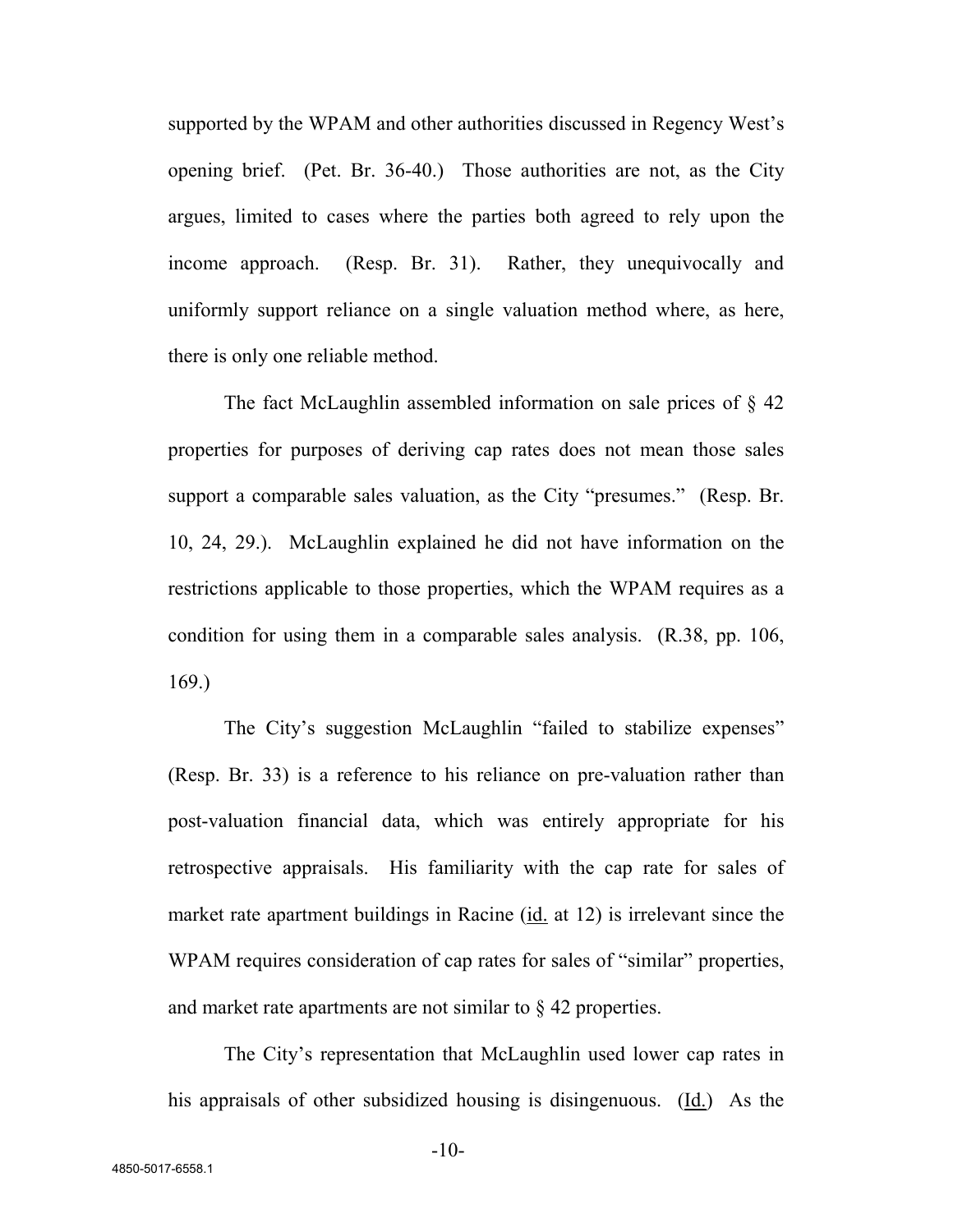City is well aware, those appraisals were not prepared for property tax purposes, so the cap rates were not loaded with the property tax rate. (R.38, p. 168.) Adding the 2.5% tax rate, the loaded cap rates for the other properties would have been 11.7% and 12.4%, even higher than the cap rates McLaughlin used for his appraisals of the subject property.

The City's suggestion that the Furdek/Weissenfluh cost approach supports the assessments, and its criticism of McLaughlin for not relying on that approach (Resp. Br. 39-40), ignore that the WPAM identifies the cost approach as the least reliable. (Ex. 34, p.  $9-45.$ )<sup>4</sup> Even the assessors recognized the cost approach as unreliable and did not use it for the assessments. (R.37, pp. 48-51.) The Furdek/Weissenfluh cost approach inflated the assessable value of the subject property by failing to make any adjustments for economic obsolescence to take into account the restrictions, as the WPAM recognizes would be required but virtually impossible to determine reliably. (Ex. 34, p. 9-45; R.45, pp. 91, 160-61.)

Finally, the fact McLaughlin's report is only four pages long and does not meet all the technical USPAP requirements is immaterial. (Resp. Br. 34-36.) This is a classic case of the pot calling the kettle black. USPAP requirements apply not only to appraisers such as McLaughlin, but also to assessors. (Ex. 29, pp. 1-1, 1-3 to 1-4.) The assessors' 2012

 $<sup>4</sup>$  McLaughlin did not "concede" the propriety of the cost approach (Resp. Br.</sup> 39), but rather testified it is never appropriate to use the cost approach in assessing  $\S$  42 properties because the value of the tax credits must be excluded. (R.38, pp. 107, 222-23.)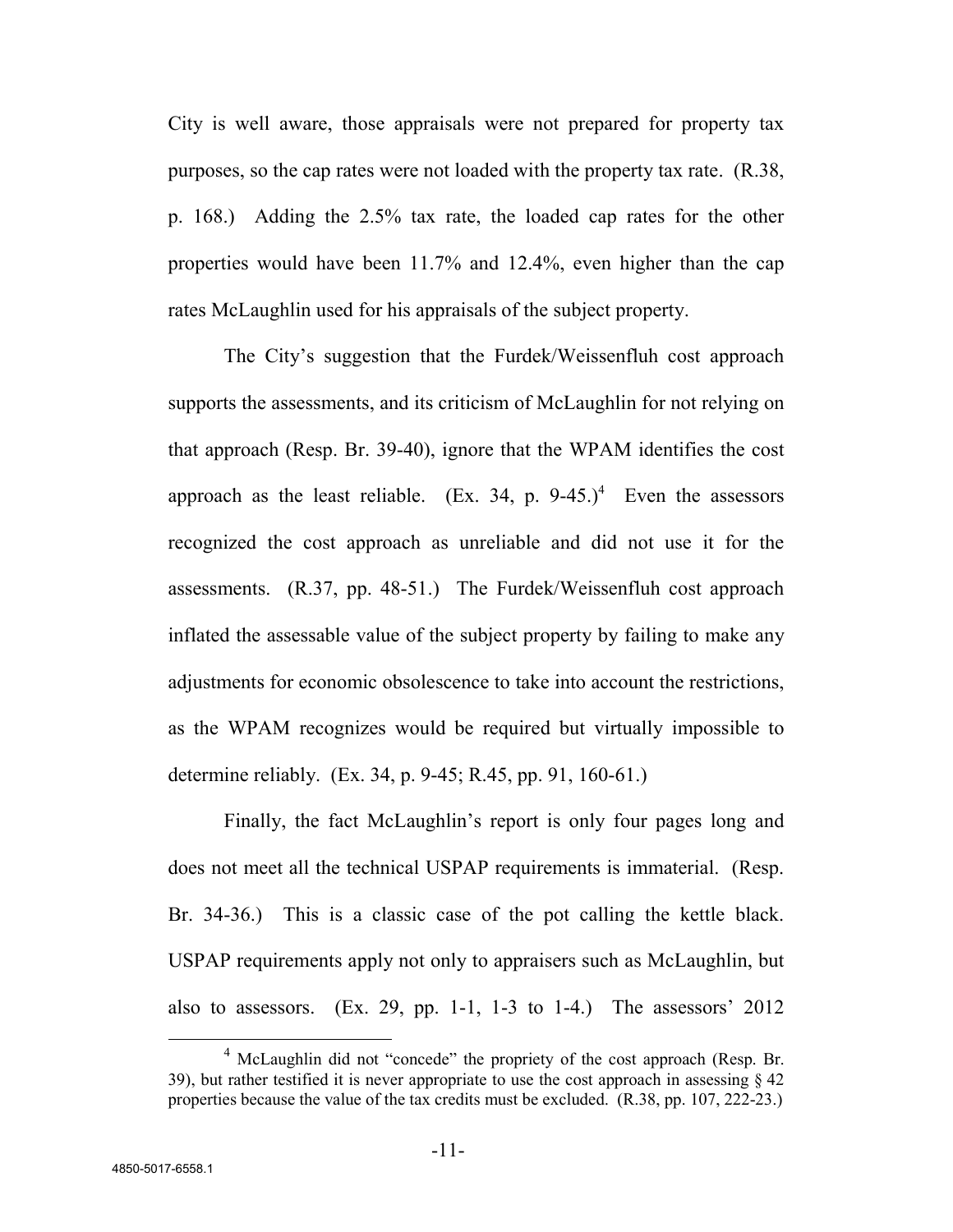valuation consists of one page comparable in format to the one-page valuations included in McLaughlin's report. (Compare Ex. 11 with Ex. 40.) Their 2013 report is longer only because it includes the impermissible comparable sales approach. (Ex. 12.) Neither of the assessors' reports includes the boilerplate sections the City criticizes McLaughlin for omitting. (Weissenfluh, R.45, pp. 146-47.) In any event, USPAP compliance is not a condition for admitting or relying upon an expert's report. 260 North  $12^{th}$  St., LLC v. State Dep't of Transp., 2011 WI 103, ¶¶ 54-55, 338 Wis. 2d 34, 808 N.W.2d 372.

#### **CONCLUSION**

Regency West's emphasis on the assessors' lack of subsidized housing expertise does not mean municipalities must hire outside specialists to assess such properties, as the City suggests. (Resp. Br. 27, 42.) Assessors can assess subsidized housing properly by simply complying with the WPAM: (1) use the income approach and not the comparable sales approach, (2) use the subject property's actual income and expenses, and (3) derive the cap rate from sales of other similarly restricted properties. The assessors failed to comply with these requirements in assessing the subject property, as a result of which the assessments violate the WPAM, are contrary to Wisconsin law, and are not entitled to a presumption of correctness.

-12-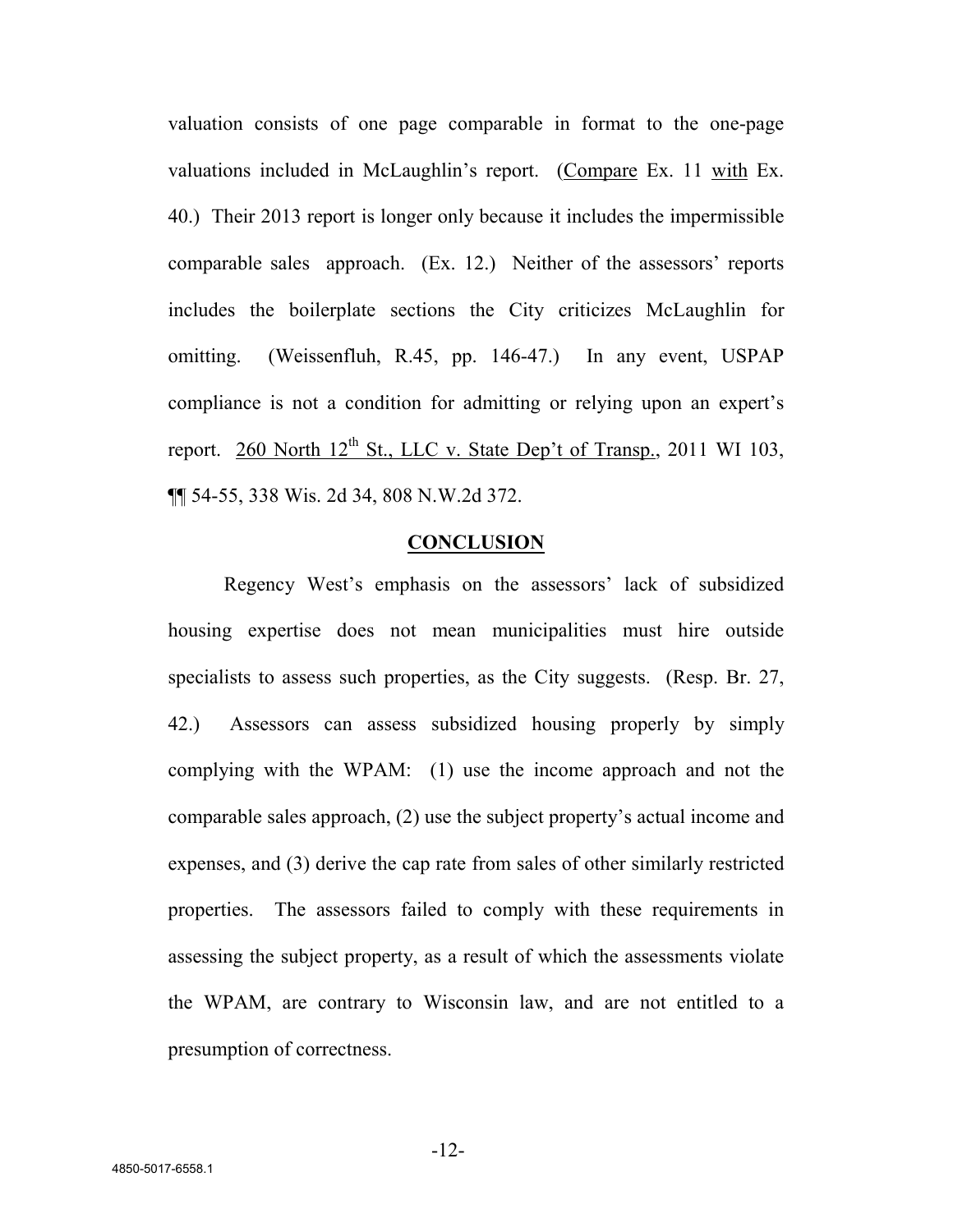In contrast, the report and testimony of Regency West's highly qualified subsidized housing expert, Scott McLaughlin, fully comply with the WPAM and Wisconsin law and establish the correct values of the subject property were \$2,700,000 for 2012 and \$2,730,000 for 2013. (Ex. 40.) McLaughlin's valuations and testimony prove the assessments were excessive.

For all of the foregoing reasons, Regency West respectfully requests that the Court reverse the trial court's judgment; reduce the 2012 and 2013 assessments to \$2,700,000 and \$2,730,000, respectively; and order judgment for Regency West for refunds totaling \$90,976.52, plus statutory interest and costs. (Ex. 1; Supp. App. 1.)

Dated this  $18<sup>th</sup>$  day of February, 2016.

Respectfully submitted,

## **FOLEY & LARDNER LLP**

/s/ Maureen A. McGinnity Maureen A. McGinnity, WBN No. 1009581 **FOLEY & LARDNER LLP** 777 East Wisconsin Avenue Milwaukee, WI 53202 (414) 297-5510 (414) 297-4900 (Facsimile) mmcginnity@foley.com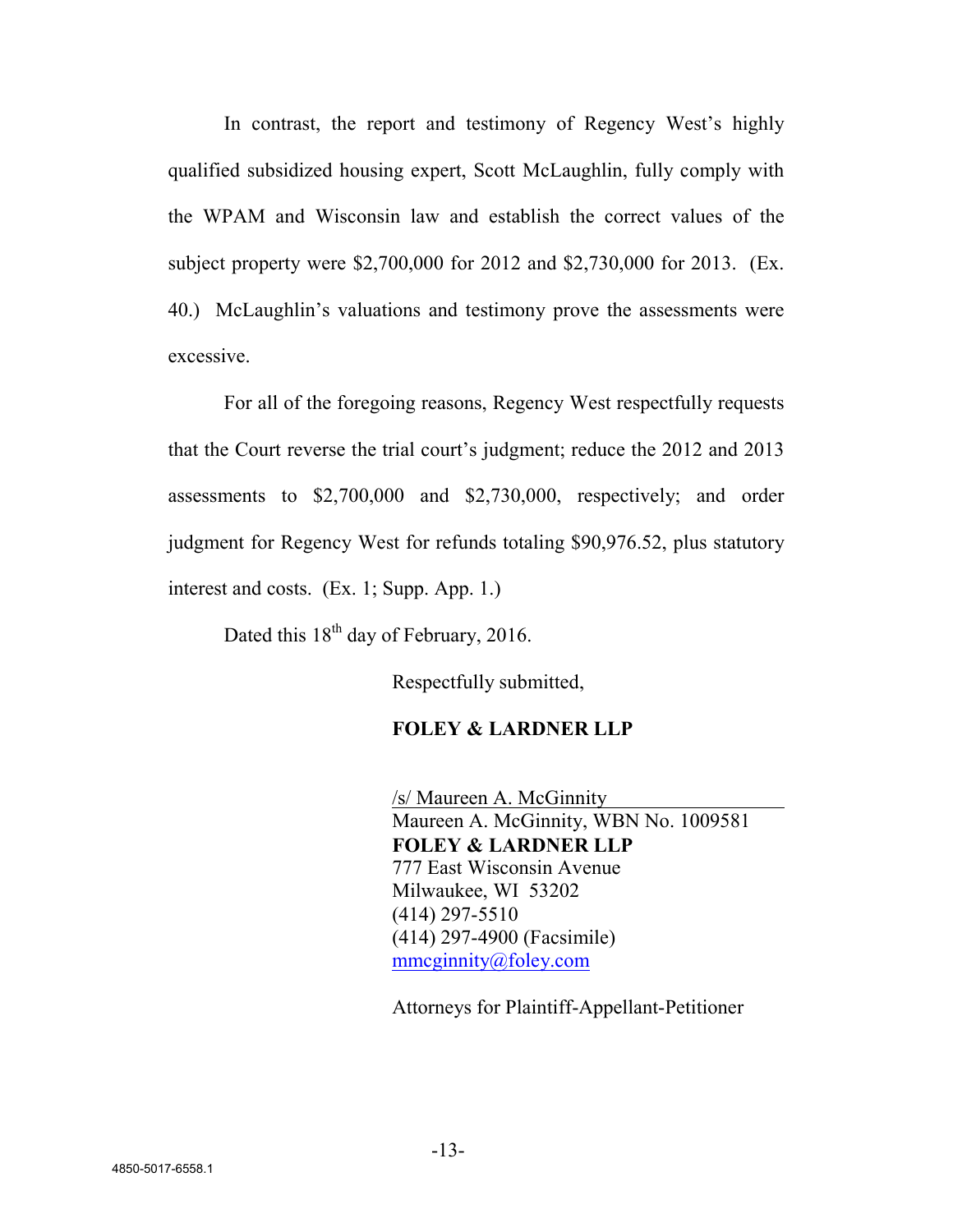#### **FORM AND LENGTH CERTIFICATION**

I certify that this brief conforms to the rules contained in § 809.19(8)(b) for a brief produced using proportional serif font. The length of this brief is 2,997 words.

Dated this 18th day of February, 2016.

/s/ Maureen A. McGinnity Maureen A. McGinnity, WBN No. 1009581 **FOLEY & LARDNER LLP** 777 East Wisconsin Avenue Milwaukee, WI 53202 (414) 297-5510 (414) 297-4900 (Facsimile) mmcginnity@foley.com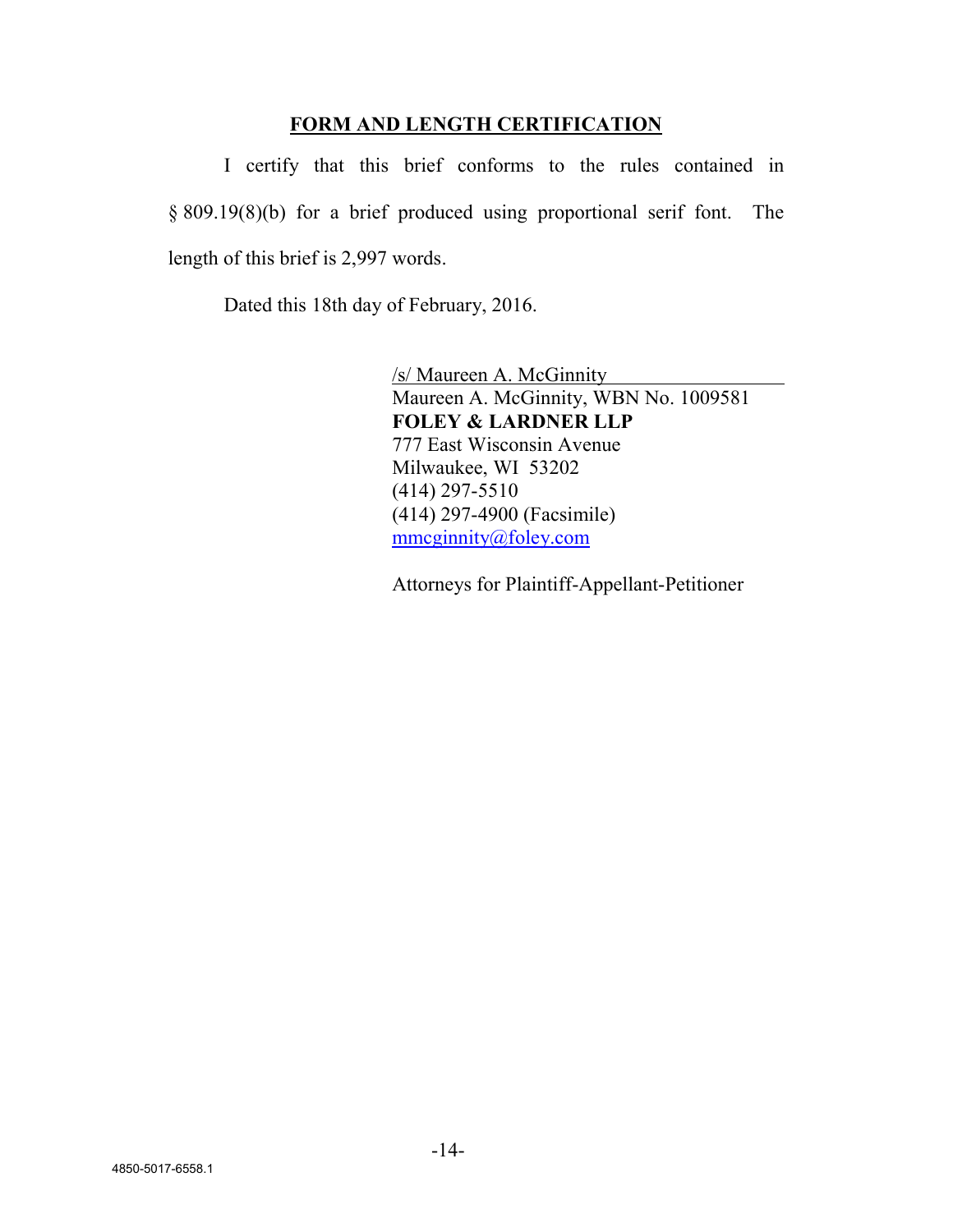#### **APPENDIX CERTIFICATION**

I hereby certify that filed with this Reply Brief, either as a separate document or as a part of this brief, is a supplemental appendix that complies with sec. 809.19(2)(a), as applicable.

I further certify that if the record is required by law to be confidential, the portions of the record included in the appendix are reproduced using first names and last initials instead of full names of persons, specifically including juveniles and parents of juveniles, with a notation that the portions of the record have been so reproduced to preserve confidentiality and with appropriate references to the record.

Dated this 18th day of February, 2016.

`

/s/ Maureen A. McGinnity Maureen A. McGinnity, WBN No. 1009581 **FOLEY & LARDNER LLP** 777 East Wisconsin Avenue Milwaukee, WI 53202 (414) 297-5510 (414) 297-4900 (Facsimile) mmcginnity@foley.com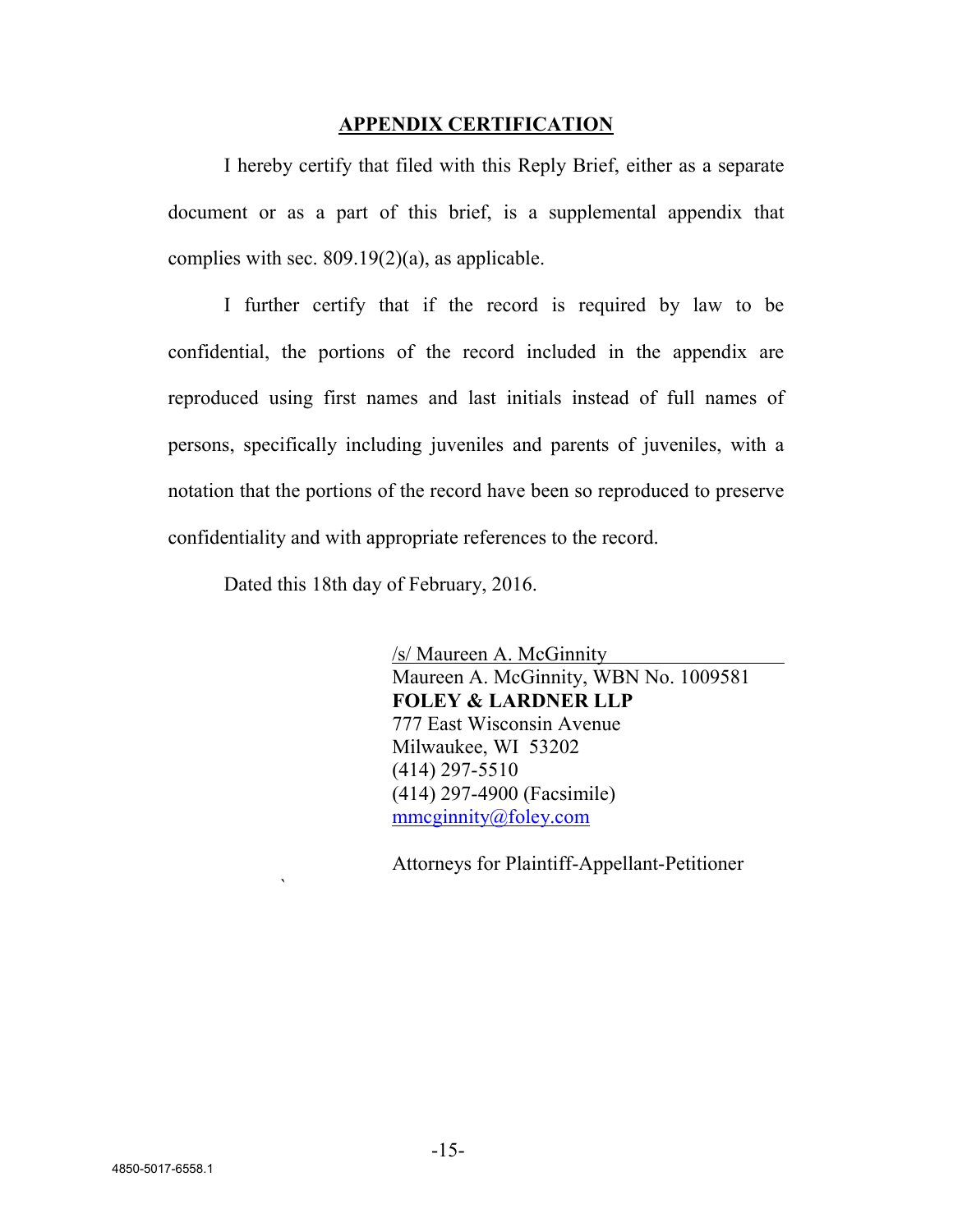## **E-FILING CERTIFICATION**

Pursuant to Wis. Stat.  $\S 809.19(12)(f)$ , I hereby certify that the text of the electronic copies of Petitioner's Reply Brief is identical to the text of the paper copies.

Dated this 18th day of February, 2016.

/s/ Maureen A. McGinnity Maureen A. McGinnity, WBN No. 1009581 **FOLEY & LARDNER LLP** 777 East Wisconsin Avenue Milwaukee, WI 53202 (414) 297-5510 (414) 297-4900 (Facsimile) mmcginnity@foley.com